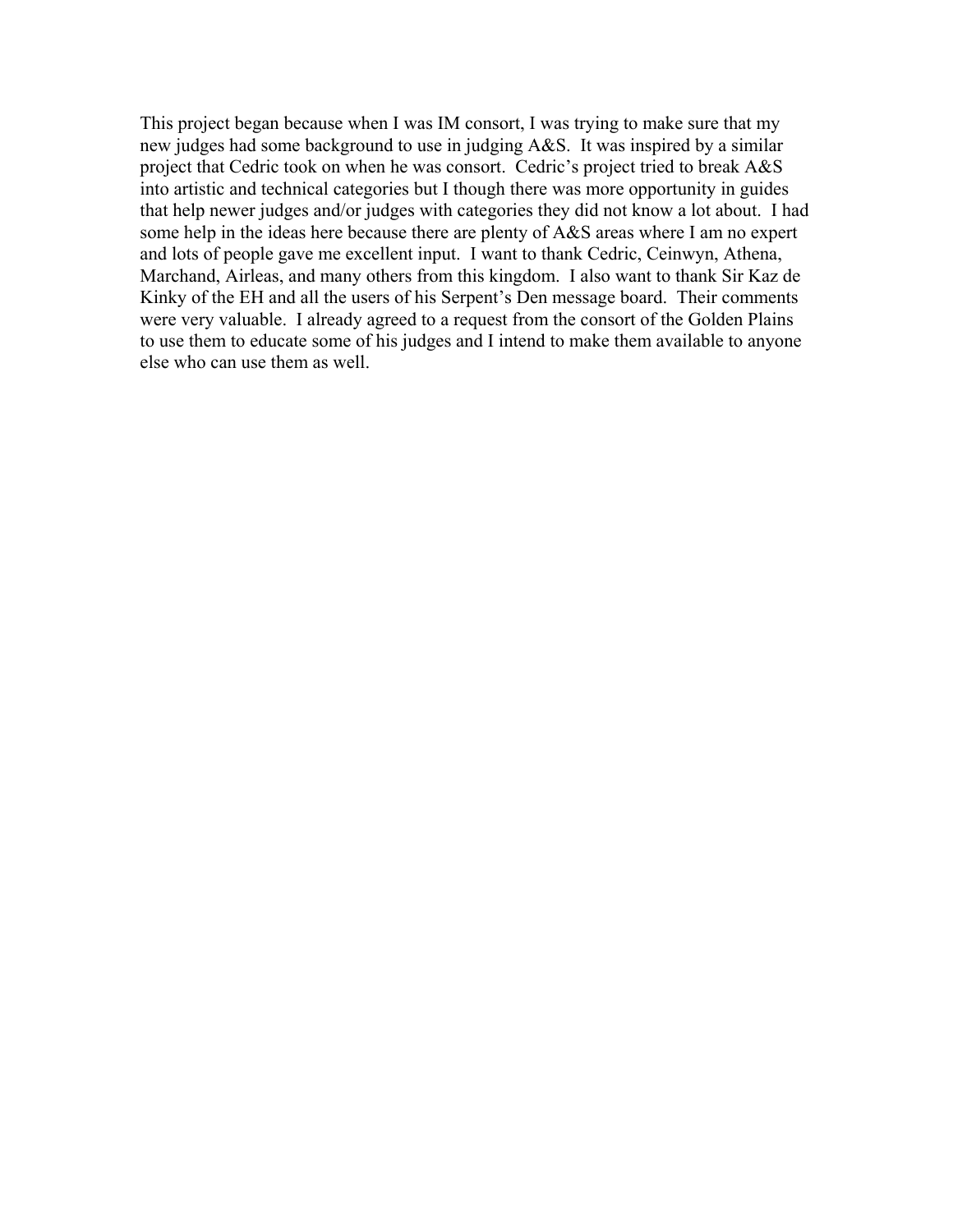# **2D Art –**

### **Definition/Description:**

Two-dimensional art, usually drawings, paintings, or any other flat artwork. Artwork done on a three dimensional surface with lots of flat can easily go into this category but an area where all the art work is done on fully three dimensional surfaces (like a painted miniature) are often areas where different autocrats see things different ways. In general such things should be 3d Art but check with your Autocrat. Also unless photography has been broken out into its own category, it should go here.

### **General Information:**

The items entered in this category should be judged on their quality, workmanship and artistic merit. While difficult mediums may be rewardable, items are judged on the criteria above. The artistic component of such judging is very much subjective and although quality and workmanship are more easily quantifiable, artistic elements should have a greater impact on overall score.

### **Possible Positive Factors**

- Originality and/or Amtgard flavor in choice of a topic should be rewarded.
- Items that evoke a strong response (interest, emotion, humor) in the viewer should be rewarded.
- Certain art forms are particularly challenging to execute. Using one of these forms well is difficult and should be rewarded. For example, a design worked out in a glass mosaic should be rewarded more that the same design in ink.

## **Possible Negative Factors**

- Poor execution stemming from laziness, inattention, or lack of effort can be penalized.
- Items that lack artistic merit may be penalized even if the overall quality of the item is high. For example a very well made Shield, with an unexciting and imperfectly executed design on it, would receive a much lower score in this category than if entered in Shield construction.

#### **Example of an average entry:**

An example of an average entry that would deserve a three would be a hand drawn picture of a barbarian with a giant axe over his head, executed on white paper with pencil and then outlined in black ink with nothing else done to finish it and with the overall drawing quality good but not special.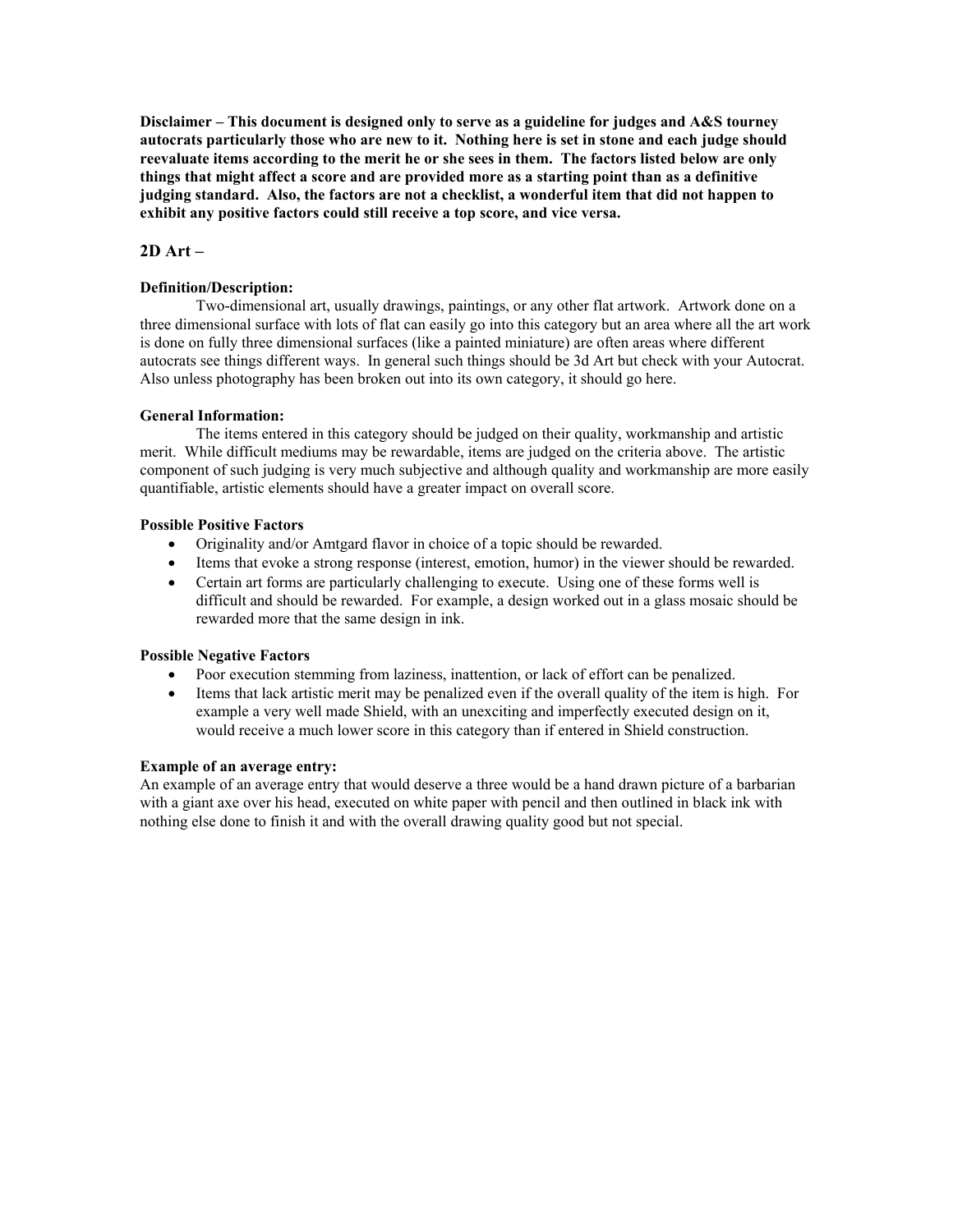# **3D Art –**

### **Definition/Description:**

Three-dimensional art, figurines, sculpture, metalwork, masks, pottery, or any other piece of artwork that is multi dimensional. Artwork done on a three-dimensional (like a painted miniature) is often an area where different autocrats see things different ways. In general such things should be 3D Art but check with your Autocrat. Entries where a 3D surface is decorated should be clearly labeled whether the object was made or purchased. (For example, paint your own pottery).

### **General Information:**

The items entered in this category should be judged on their quality, workmanship and artistic merit. While difficult mediums may be rewardable, items are judged on the criteria above. The artistic component of such judging is very much subjective and although quality and workmanship are more easily quantifiable, artistic elements should have a greater impact on overall score.

### **Possible Positive Factors**

- Originality and/or Amtgard flavor in choice of a topic should be rewarded.
- Items that evoke a strong response (interest, emotion, humor) in the viewer should be rewarded.
- Certain art forms are particularly challenging to execute. Using one of these forms well is difficult and should be rewarded.

## **Possible Negative Factors**

- Poor execution stemming from laziness, inattention, or lack of effort can be penalized.
- Items that lack artistic merit may be penalized even if the overall quality of the item is high. For example a very well made camp chair with some minor decoration would score lower in this category than the same item entered in Passive Construction.

#### **Example of an average entry:**

An example of an average entry that would deserve a three would be a miniature diorama with two figures both well painted but unchanged from out of the package, with some green flocking and a few rocks and sticks on the ground.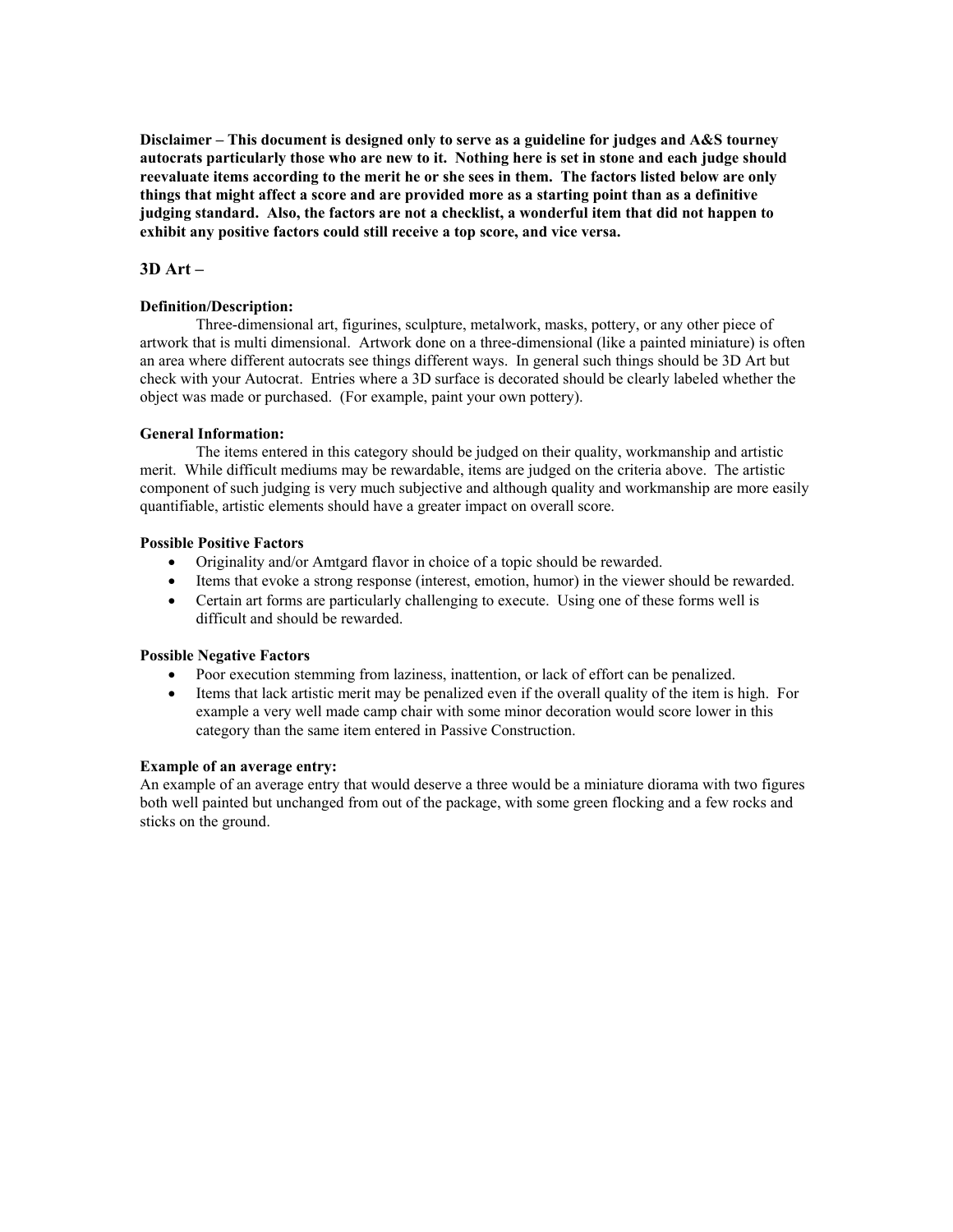### **Active Construction –**

#### **Definition/Description:**

Items with moving parts created for use in the club whether on or off the field.

### **General Information:**

 Items with moving parts created for use in the club to be judged primarily on quality of workmanship. This can include catapults, folding chairs, Water clocks, hinged items and many other things. Items in this category can be differentiated from 2d and 3d art by the fact that they judged mostly on their usefulness and construction rather than on their artistic merits.

## **Possible Positive Factors**

- Original items or construction methods should be rewarded, as should Amtgard Flavor.
- Decorative features like inlays, carvings or finishing may be rewarded but since it is a construction category the lack of the same should not be penalized.
- Difficult construction techniques or materials should be rewarded if they are well executed.

### **Possible Negative Factors**

- Unfinished or sloppily done elements should be penalized more heavily than the equal flaw in an arts category would be.
- Items that appear not to be durable should also be penalized.
- Since it is active construction, the moving elements of the piece need to work. A catapult that doesn't fire very accurately might not be penalized but one that hardly fired at all would be.

## **Example of an average entry:**

An example of an average entry that would deserve a three would be a miniature trebuchet made of untreated balsa wood, that fired a marble sized missile across the room successfully.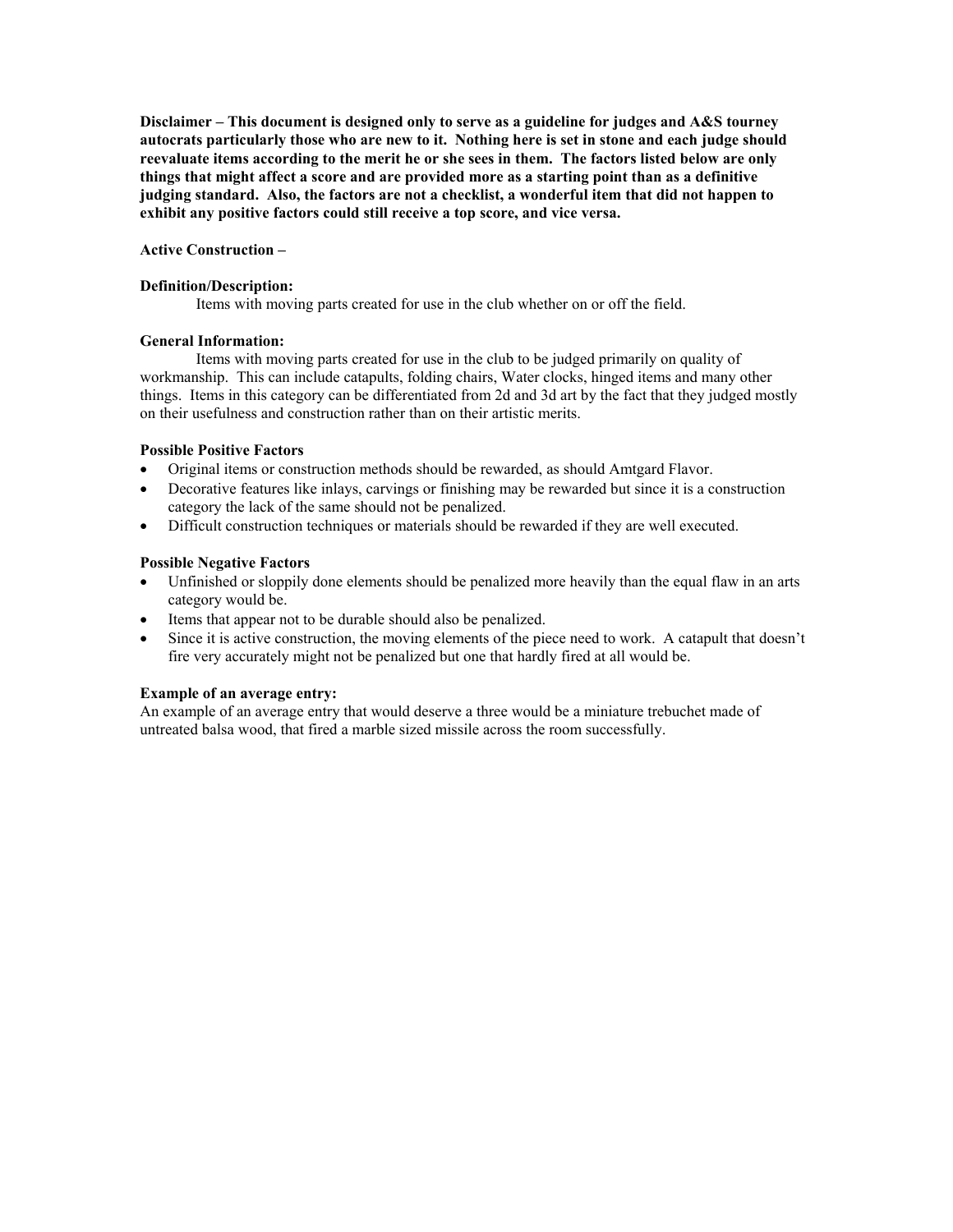#### **Armor Construction –**

### **Definition/Description:**

 Any item of Armor designed to be worn on the Amtgard Battlefield. Most Autocrats include items like coifs and gauntlets in the Armor category even though they do not count as armor on the battlefield because they may protect parts of the body that cannot be legally hit. Check with your Autocrat if there is a question they may prefer to judge such items under passive construction.

### **General Information:**

 Armor can include many types: chain mail, plate mail, brigantine, padded cloth, leather, or even wicker. There are many things to consider when judging this category: quality of workmanship, safety, durability, and effort. Each piece should be judged individually, and not compared to other entries. How good the armor is in game terms should not be a factor. That is aluminum plate should score the same as an equally good piece of armor made of steel.

### **Possible Positive Factors**

- Original construction methods/materials should add to the scoring of an item.
- Decorative features like inlays flourishes and trim should be rewarded.
- Difficult construction techniques or materials should be rewarded if they are well executed.
- Finishing details like leather stains and metal polishing should be rewarded.

## **Possible Negative Factors**

- Unfinished or sloppily done elements should be penalized.
- Items entered into Armor construction need to be ready to wear on an Amtgard field, thus sharp points or other unsafe elements may be penalized. Items meant to be worn but not safe to wear on an Amtgard field should be entered into Passive Construction. As always check with the autocrat since there is some disagreement about where Armor that is not field safe should be judged.
- Armor that not to be durable should also be penalized.

## **Example of an average entry:**

An example of an average entry that would deserve a three would be a pair of untreated leather bracers, studded in a simple pattern with store bought studs, and tied on with nice leather ties through metal eyelets that matched the studs.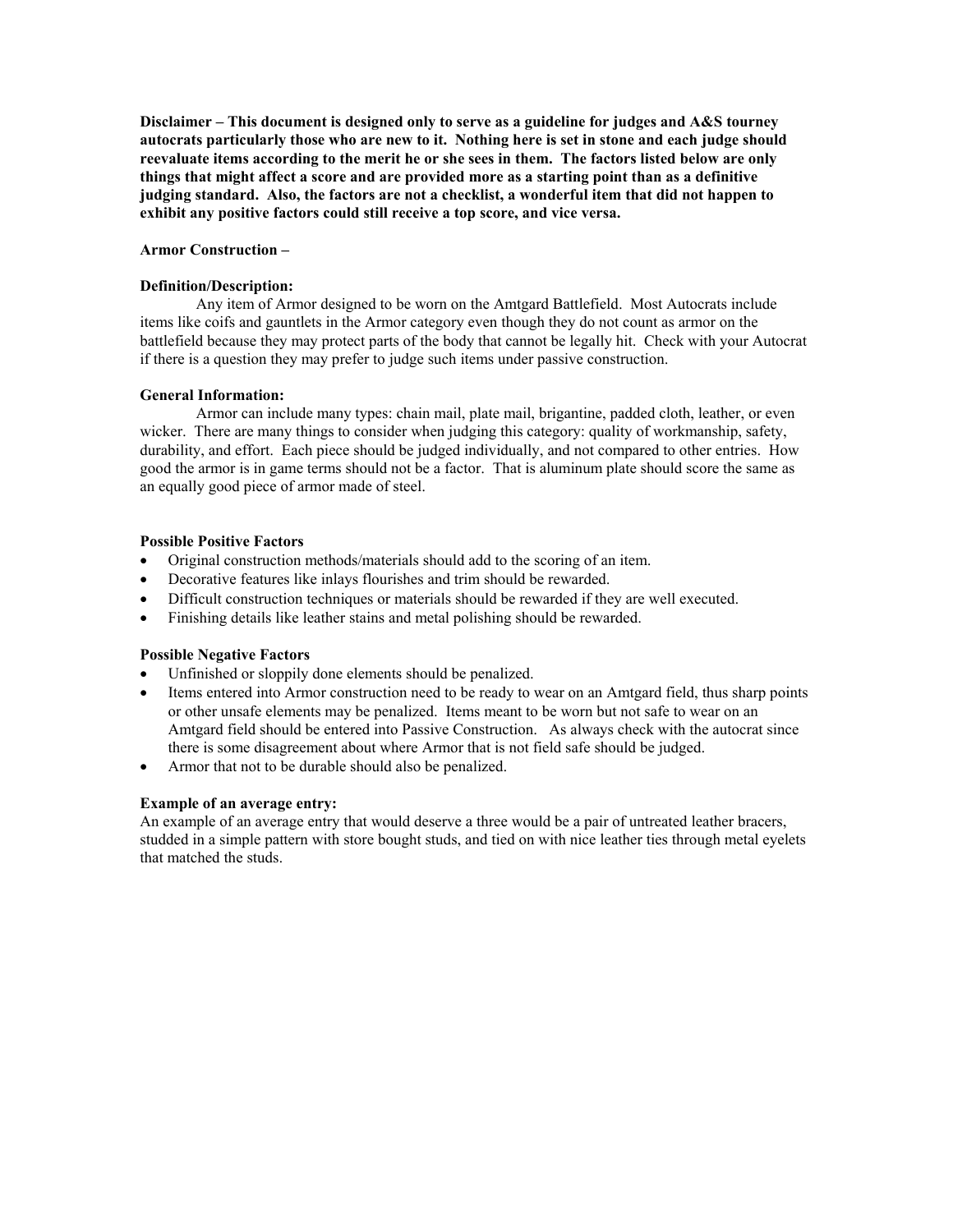# **Composition (Fiction) –**

### **Definition/Description:**

This is fictional writing, and may include character histories, short stories, or fictionalized accounts of Amtgard events. Some things to consider when judging these entries are: flow, story line, grammar, spelling, consistence of writing style, point of view, and structure.

### **General Information:**

Literature can be challenging to evaluate since the purpose of a piece is not clear and my only be loosely defined. Compositions that are emotionally evocative, exiting, or humorous; are obviously good. Items that do not engender a strong reaction from the reader are harder to judge. You need to evaluate the piece as a whole, guess at the possible themes of the piece, and judge how it achieves those ends.

### **Possible Positive Factors**

- Originality and/or Amtgard flavor in choice of a topic should be rewarded.
- Items that evoke a strong response (interest, emotion, humor) in the reader should be rewarded.
- Exceptional vocabulary, organization and lucidity should all be rewarded.

### **Possible Negative Factors**

- Defects in grammar, spelling, structure and style are small negative factors unless they impede communication; in which case they should be penalized more harshly. Also when such defects are clearly intentional and designed as part of the piece, they should be evaluated on how well they worked in context rather than as negatives.
- Illegibility should similarly be a small negative unless it is severe enough to impede communication.
- Failure to keep below five pages can be dealt with in several ways. Some judges prefer to judge the whole item and the apply a small negative factor, some to judge only the first five pages, and some to just let it pass. Check with your autocrat to ensure consistency.

### **Example of an average entry:**

An example of an average entry that would deserve a three would be s character history that was somewhat interesting and hung together fairly well, written with a few grammatical errors but complete in 4 pages.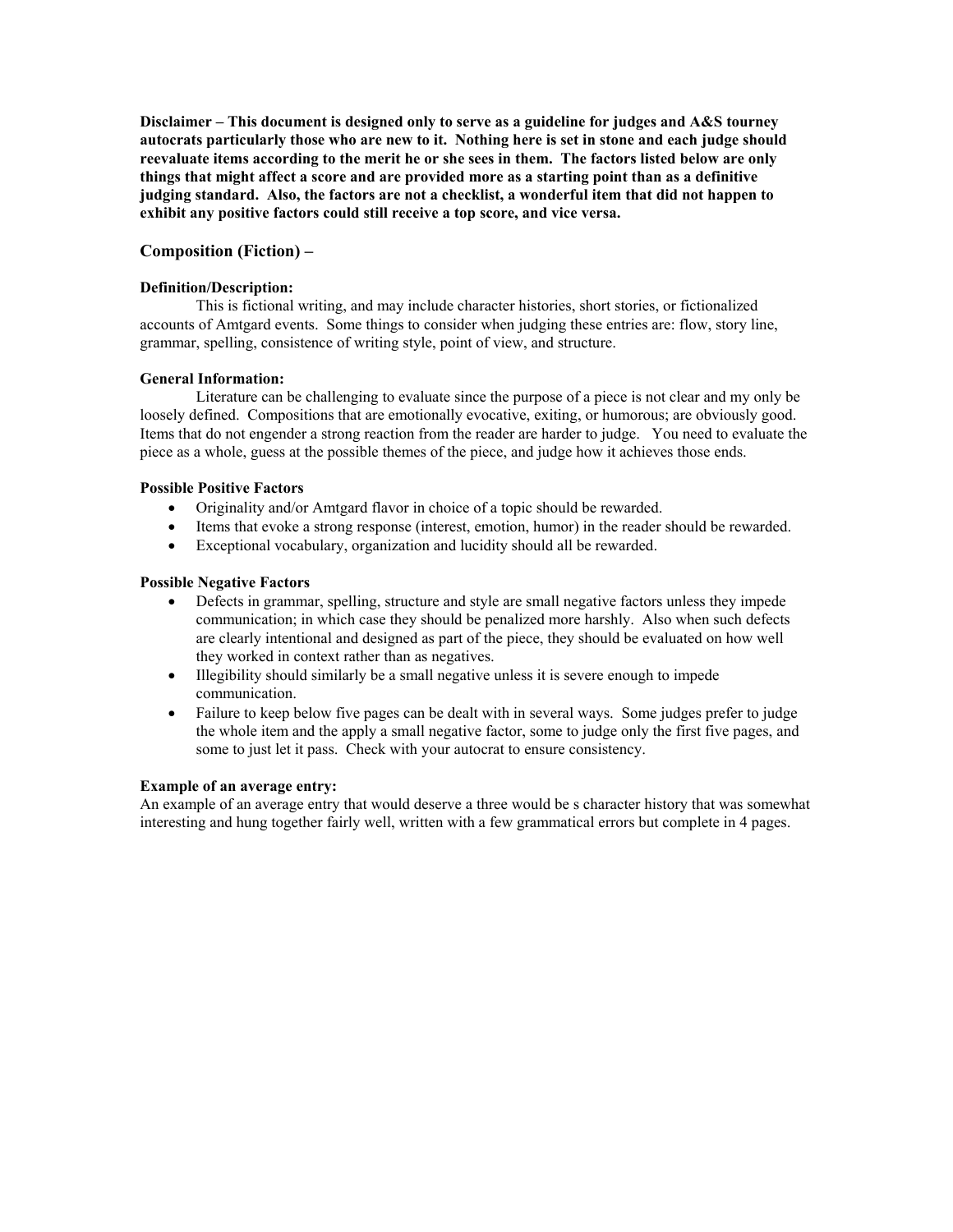### **Cooking Beverage –**

#### **Definition/Description:**

Any beverage made or concocted by the entrant.

### **General Information:**

This is a straightforward category. As you would expect, beverages are scored primarily on taste. Even the most complex and appropriate recipes will not score well unless they are tasty. Some accommodation can be made for period foods since the range of ingredients and spices available then was limited. Even period foods should be good though. A list of ingredients is required for food entries if only to protect judges with allergies. Even A&S autocrats that dislike documentation expect ingredient lists to protect their judges. NOTE: Whether a beverage is alcoholic or not should not affect score, although the complexity of some home brewing may be a factor.

#### **Possible Positive Factors**

- 1. An original recipe invented by the judge can be a positive factor.
- 2. Presentation can also be rewarded. Food that looks better usually tastes better.
- 3. A period recipe should be rewarded, but non-period recipes should not be penalized.
- 4. Difficulty or complexity can be a positive factor.

### **Possible Negative Factors**

- 1. Lack of necessary glasses, mugs or serving items can be a negative factor.
- 2. Items that rely heavily on box mixes or purchased items can be penalized.
- 3. Lack of an ingredient list can be penalized but check with your tourney organizer.

#### **Example of an average entry:**

An example of an average entry that would receive a three would be a fruit punch that was fairly tasty, completely modern and used a finished product like soda pop to achieve part of it's taste.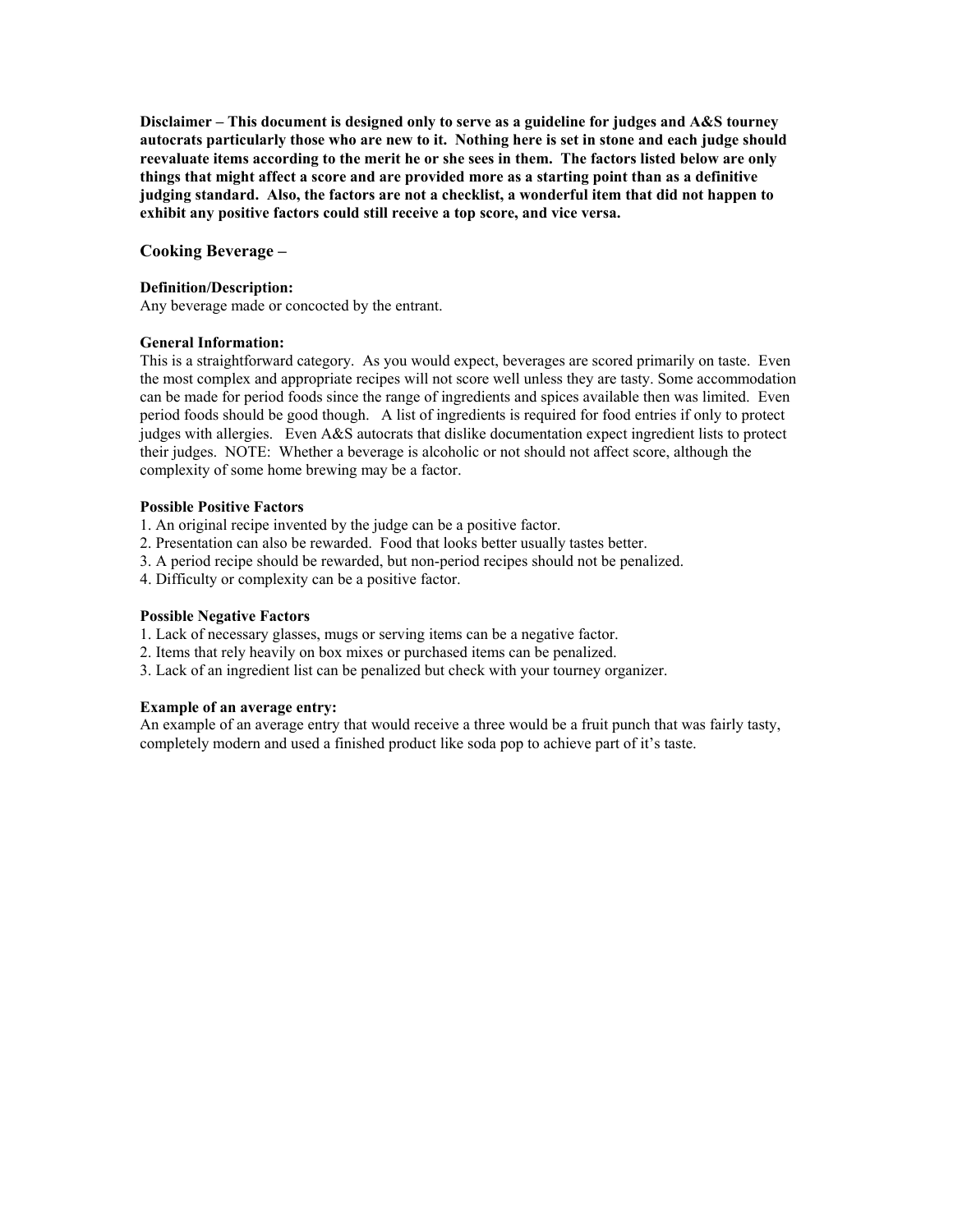#### **Cooking Food –**

#### **Definition/Description:**

Any food cooked by the entrant.

### **General Informatrion:**

This is a straightforward category. As you would expect, food is scored primarily on taste. Even the most complex and appropriate recipes will not score well unless they are tasty. Some accommodation can be made for period foods since the range of ingredients and spices available then was limited. Even period foods should be good though. A list of ingredients is required for food entries if only to protect judges with allergies. Even A&S autocrats that dislike documentation expect ingredient lists to protect their judges.

#### **Possible Positive Factors**

1. An original recipe invented by the judge can be a positive factor.

- 2. Presentation can also be rewarded. Food that looks better usually tastes better.
- 3. A period recipe should be rewarded, but non-period recipes should not be penalized.
- 4. Difficulty or complexity can be a positive factor.

#### **Possible Negative Factors**

1. Lack of necessary utensils or serving items can be a negative factor.

- 2. Items that rely heavily on box mixes or purchased items can be penalized.
- 3. Lack of an ingredient list can be penalized but check with your tourney organizer.

#### **Example of an average entry:**

An example of an average entry that would receive a three would be a pie that was fairly tasty despite the crust being a little hard, with a home made crust and filling that came mostly out of a can.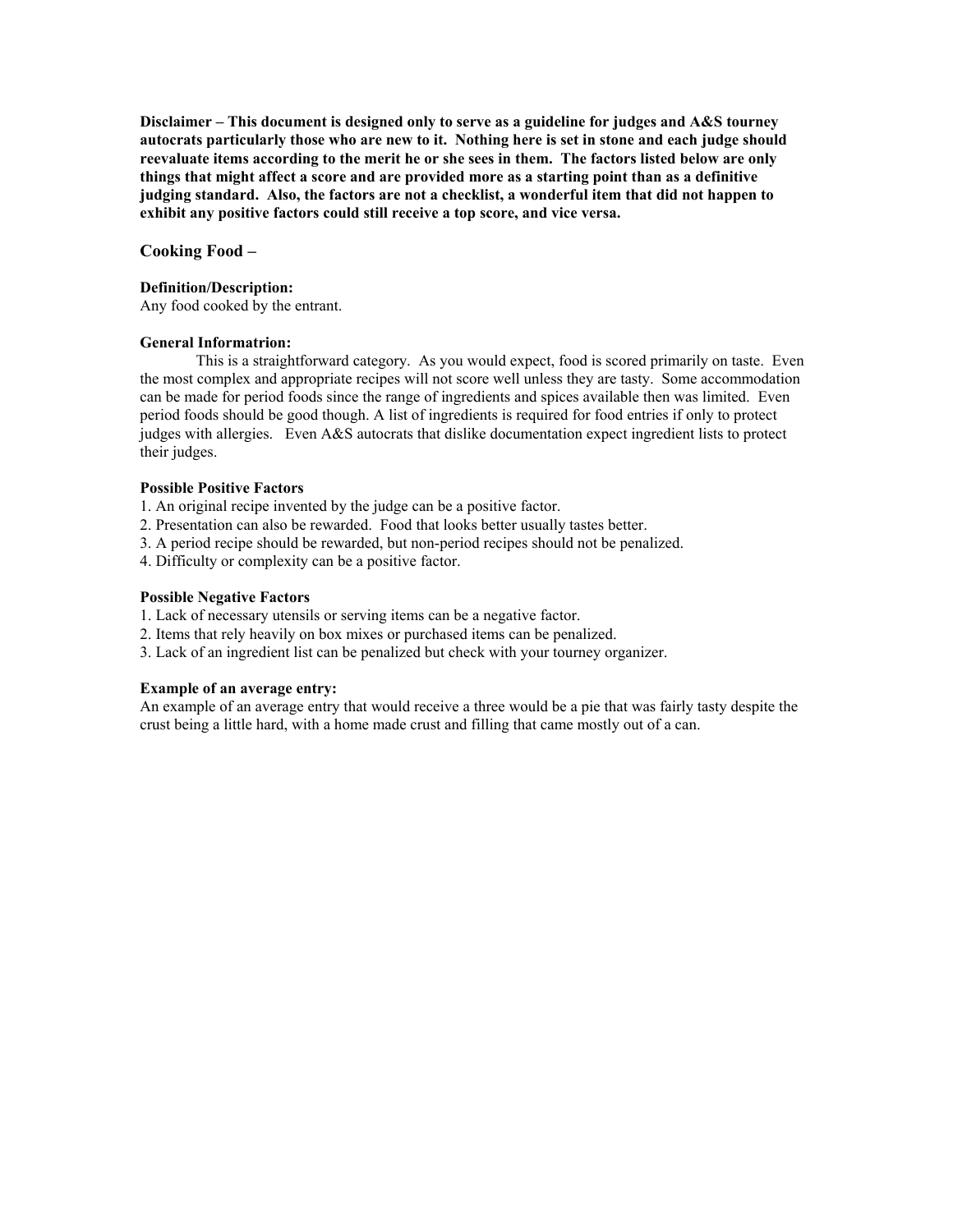# **Court Garb –**

### **Definition/Description:**

Any piece of clothing designed primarily to be worn at Court or in other decorative, non-fighting situations.

### **General Information:**

Artistic merit and quality of construction should also be considered. Both design and decoration are important and should be evaluated. The decorative aspects and pure beauty of a piece is credited more than sturdiness and usefulness. The opposite is true in Field Garb, although both elements are important in both categories.

## **Possible Positive Factors**

• Original design, materials, or patterns should be rewarded.

• Durability of an item should be rewarded but remember that court garb may not be meant to be worn often or harshly.

• Particularly Difficult sewing techniques can definitely be rewarded if executed properly as should challenging materials. The same design is much harder to execute successfully in silk than in trigger.

• Challenging decorative techniques should be rewarded. This is particularly true if the work is done by hand. A beautiful trim, made by hand on an inkle loom, should get more credit than an equally goodlooking store bought piece.

## **Possible Negative Factors**

• Unfinished or poorly finished seams should be looked at as a significant negative. The same is true of necklines and hems.

• Failure to line up symmetrical items, like matching hems and seams and arms of the same length should also be significantly penalized.

• Poor choice of materials can hurt appearance and durability and should be a small negative.

## **Example of an average entry:**

An example of an average entry that would deserve a three would be a simple dress, with some nice store bought trim, well finished seems and good quality cloth, that lacked any real special features but has seams, hems and necklines finished with a plain flat fold.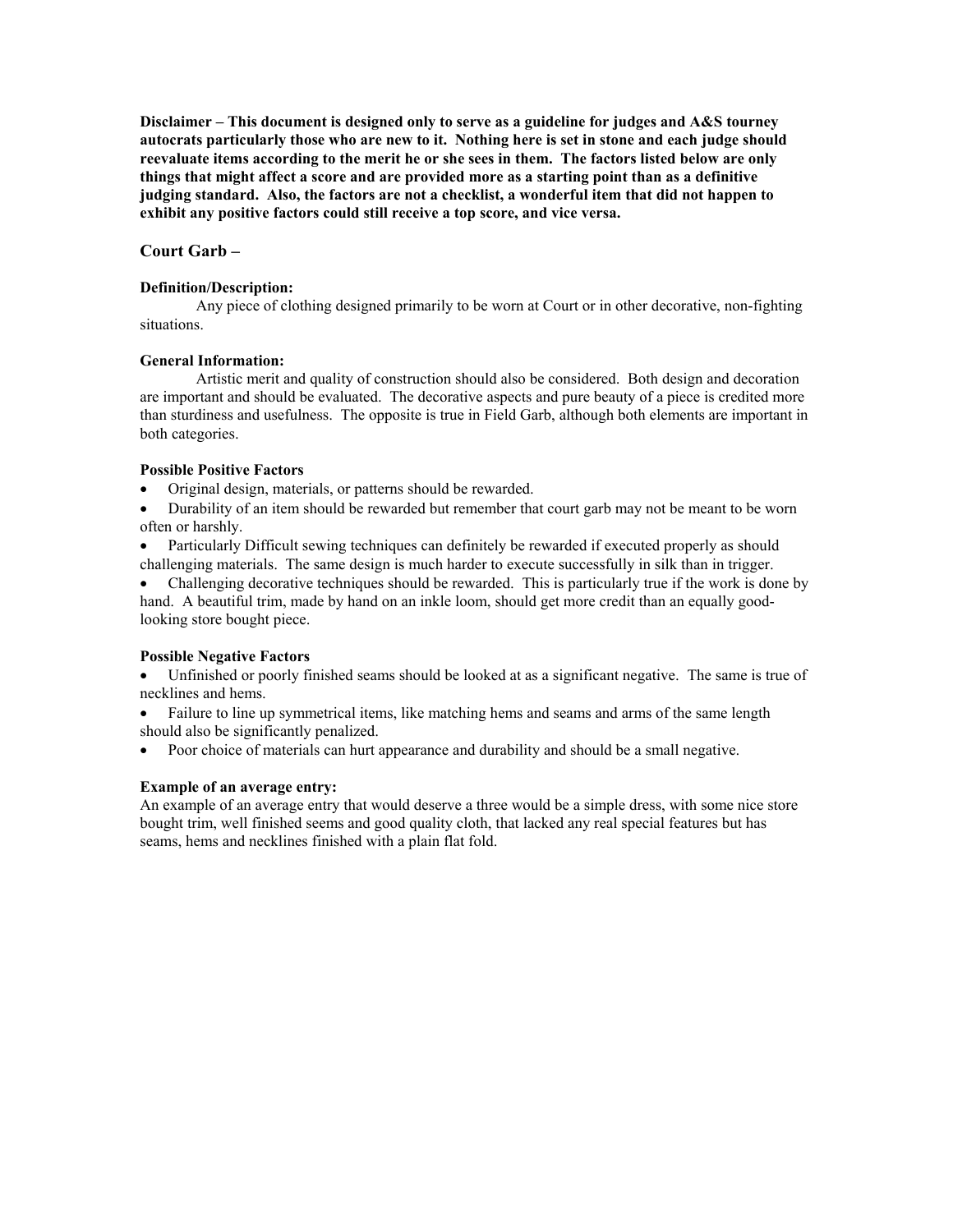## **Factual Writing –**

### **Definition/Description:**

Any non-fictional written piece, including how-to documents, informational pamphlets, descriptions of actual events, editorials and historical research. When judging this category one should consider how the material presented within pertains to the club, as well as the grammar, spelling, writing style and structure.

### **General Information:**

The primary feature in scoring factual writing should be how well it serves its purpose. That is how convincing an editorial is, how informative a research piece is, or how well a how two article teaches. When judging this category one should also consider how the material presented pertains to the club, as well as the grammar, spelling, writing style and structure. Since it is factual writing, technique is important. Research items should be properly documented and sources referenced. 'Facts' used in an opinion post should be justified as such.

### **Possible Positive Factors**

- Originality and/or Amtgard flavor in choice of a topic should be rewarded.
- Effective communication should be rewarded. For example, a how to article that explains how to make a cloak via a humorous retelling of the author's attempts to make one could be significantly more effective than the same information dryly presented.
- Exceptional vocabulary, organization, and lucidity should all be rewarded.
- Properly documented research and back-ups like a strong bibliography should be rewarded.

## **Possible Negative Factors**

• Defects in grammar, spelling, structure and style are small negative factors unless they impede communication; in which case they should be penalized more harshly.

• Illegibility should similarly be a small negative unless it is severe enough to impede communication.

• Failure to keep below five pages can be dealt with in several ways. Some judges prefer to judge the whole item and the apply a small negative factor, some to judge only the first five pages, and some to just let it pass. Check with your autocrat to ensure consistency.

## **Example of an average entry:**

An example of an average entry that would deserve a three would be an article on how to make a sword, that described a reasonable process of making a sword fairly clearly and had relatively few errors in grammar, spelling and word usage.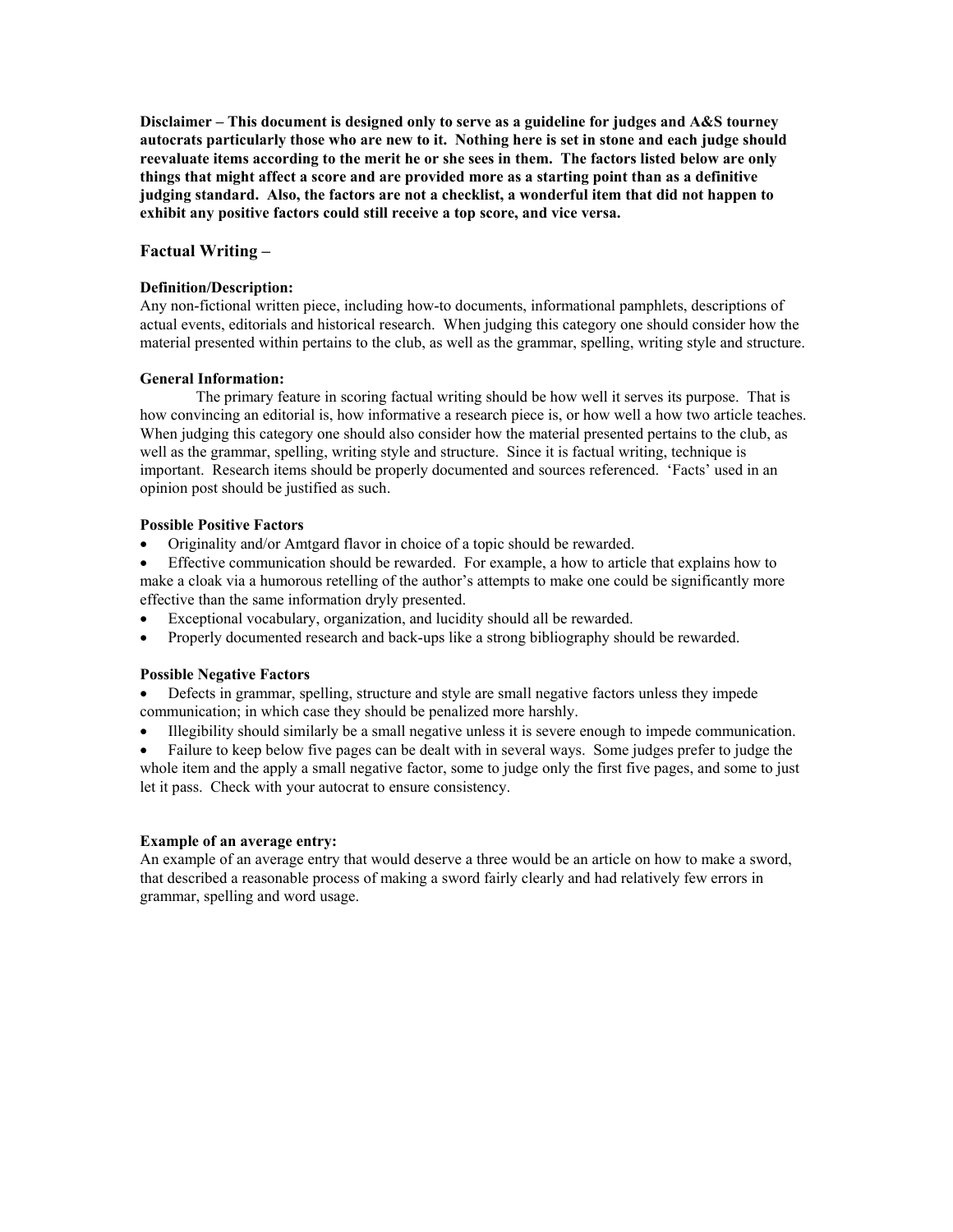# **Field Garb –**

### **Definition/Description:**

Any piece of clothing designed primarily to be worn on the fighting fields of Amtgard.

## **General Information:**

Clothing meant to be worn on the battlefield or at an event. Artistic merit and quality of construction should also be considered. Both design and decoration are important and should be evaluated. Sturdiness and usefulness of a piece of garb is credited more than pure beauty. The opposite is true in Court Garb, although both elements are important in both categories.

### **Possible Positive Factors**

- Durable materials and construction should be rewarded and is particularly important in areas like the underarms where Amtgard fighting puts a lot of stress.
- Original design, materials, or patterns should be rewarded. Decorative elements like designs, inlays and trims; should be rewarded.
- Particularly Difficult sewing techniques can definitely be rewarded if executed properly as should challenging materials.

### **Possible Negative Factors**

• Unfinished or poorly finished seams should be looked at as a significant negative. The same is true of necklines and hems.

- Failure to line up symmetrical items, like matching hems and seams and arms of the same length should also be Significantly penalized.
- Poor choice of materials can definitely hurt durability and should thus be a negative. Likewise particularly fragile elements should be a small negative.
- Clothing Elements like large metal spikes that could cause a hazard on the field should be a negative factor in this category.

### **Example of an average entry:**

An example of an average entry that would deserve a three would be a throw over tabard, with a simple but well executed appliqué design on the front, trimmed with quilt binding and with the few seams finished with a serger.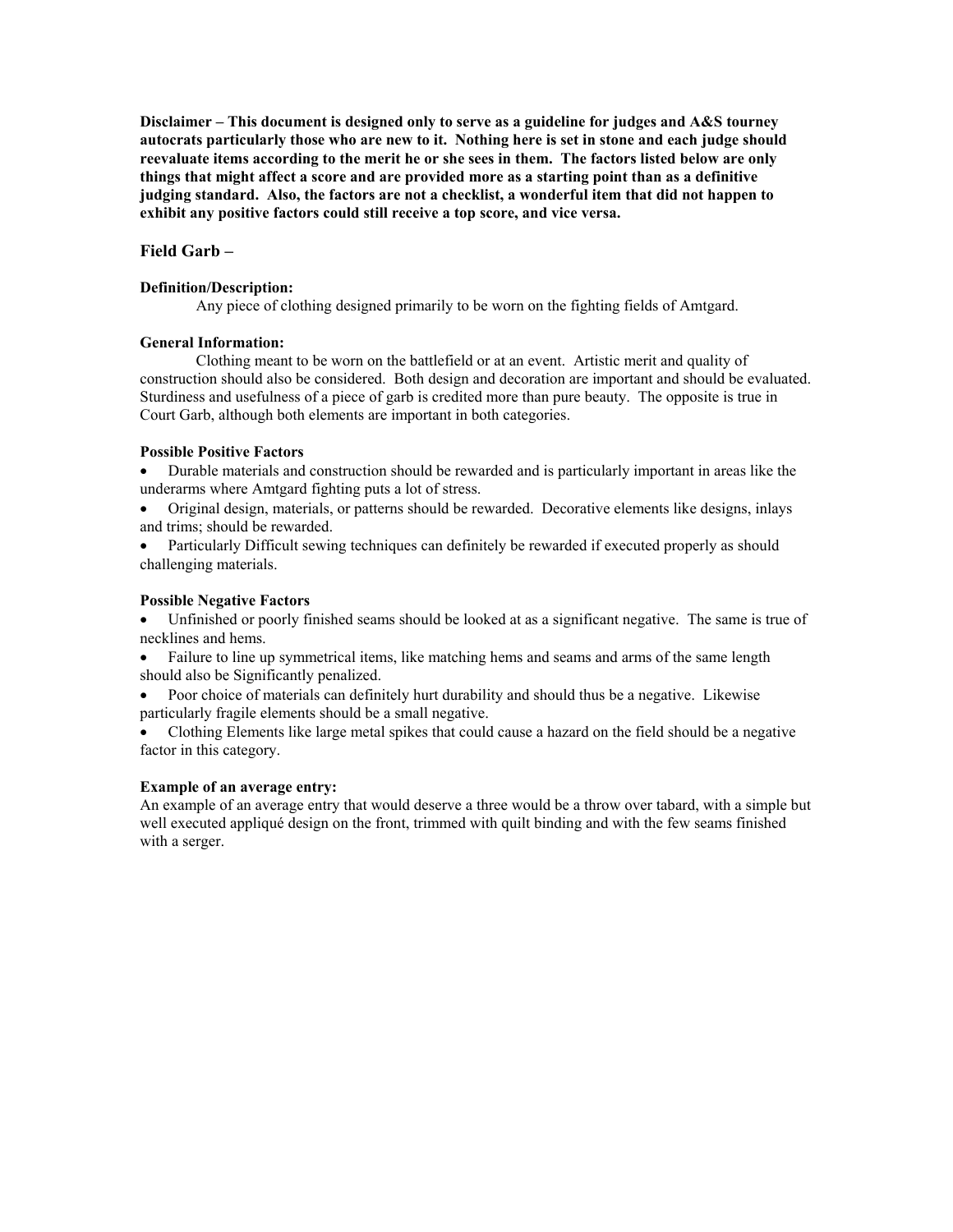#### **Garb Accessories –**

#### **Definition/Description:**

Any small clothing accessory whether designed to be worn at court or on the battlefield. Belts, pouches, favors, and sashes are all examples of items frequently entered into this category.

### **General Information:**

Garb Accessories are judged on appearance and quality of work. Design and decoration are considered as well as Sturdiness and usefulness. Since many techniques are going to be used in this category and entries will be designed for very different levels of wear, the judge should be particularly careful not to compare items too much.

### **Possible Positive Factors**

- Original designs, materials, or patterns should be rewarded, as should Amtgard Flavor.
- Decorative elements like designs, inlays, or trims should be rewarded.

• Particularly Difficult sewing or construction techniques can definitely be rewarded if executed properly. This applies to both the base item and the decoration.

### **Possible Negative Factors**

• Unfinished or poorly finished items should be penalized. This can be seems on a cloth item, or edges on a leather one.

• Items like spell bags, which are obviously meant to be used on the field, can be penalized of they have unsafe elements like sharp edges, but since this category does not assume field use for something like a belt, only penalize items that are labeled as for the field or clearly made with that in mind.

• Poor choice of materials can hurt appearance and durability and should be negative factor. For example puffy paint on a cloth favor is less durable that appliqué or dye and could be treated as such.

#### **Example of an average entry:**

An example of an average entry that would deserve a three would be a leather knight's belt, made of a single strip with a simple ring riveted on and a simple but tasteful design on the point.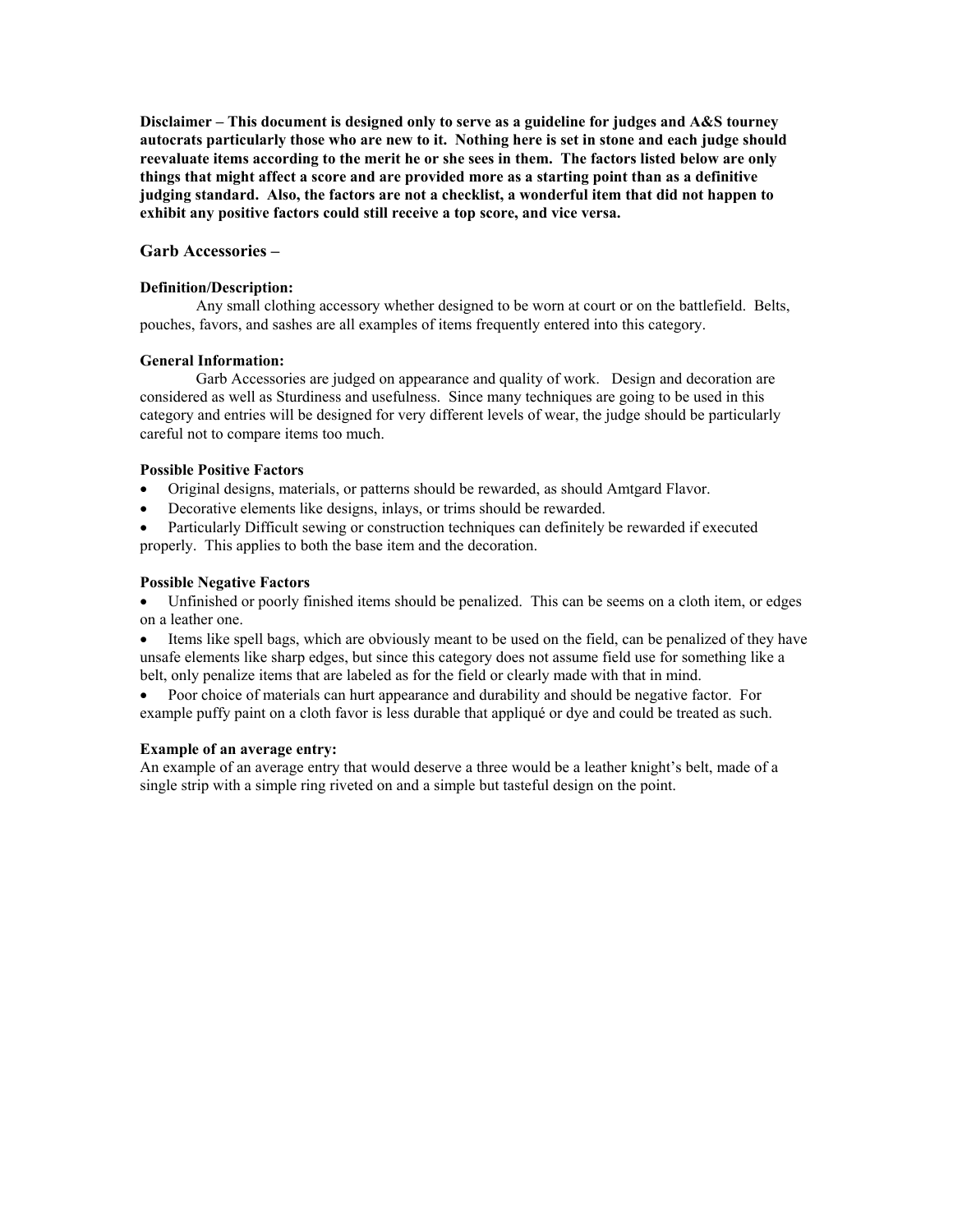### **Heraldry –**

#### **Definition/Description:**

Amtgard heraldry displayed on whatever medium. Examples include scrolls, favors, banners or garb.

### **General Informatrion:**

For Heraldry the score is based two main elements. First, how appealing the design is to the eye and how well presented it is and second on how well the items fulfills the purpose of Heraldry. An item which is well made and beautiful that only happens to have a design on it would score less than an equally high quality item where the symbols displayed had meaning and relevance.

#### **Possible Positive Factors**

• Anything that would positively affect a similar type of item in another category. For example, an exceptionally durable shield design could be rewarded.

• A good choice of medium should be rewarded. For example a banner might score better than the exact same heraldry on a belt favor. Some reward should be given for using a significantly more complex medium, but remember that in this category the heraldry is being judged not the medium. A well-built shield with an average design probably should score lower than an outstanding design on paper.

• In scoring Heraldry, it is important to remember that the purpose of heraldry is to convert idea's into attractive symbols. Choosing symbols that appropriately represent the ideas they are intended to can be a positive factor. Having a reason for each element and forming a unified whole deserves to be rewarded.

The purpose of the individual piece should also be considered. The level of complexity appropriate on a tunic is lower than the level expected on a painted plate, since the point of the tunic is to make the wearer recognizable from afar while the purpose of the plate is to show off the appropriate symbols.

• While Amtgard does not follow a specific set of heraldic rules very closely, we do nod our head to the classic British form of the art. While it is wrong to penalize someone for not following heraldic conventions it might be appropriate to reward someone who follows a set of rules well. (Note: Several continental European systems exist and some rules for oriental heraldry are also recognized) Some small reward should probably be given to a proper blazon of a heraldic entry.

#### **Possible Negative Factors**

• Anything that would negatively affect a similar type of item in another category. For example, unfinished seams on a tunic entered in Heraldry could be a detractor.

• An item where the heraldry is a very minor part of the whole item is probably mis-entered in this category and this is a negative factor.

• Clearly unattractive designs could be penalized a little bit even though the medium is fairly well done.

### **Example of an average entry:**

An example of an average entry that would receive a three would be a fairly well made belt favor that had a simple and somewhat attractive design, which was hard to recognize at a distance, perhaps because the colors failed to contrast.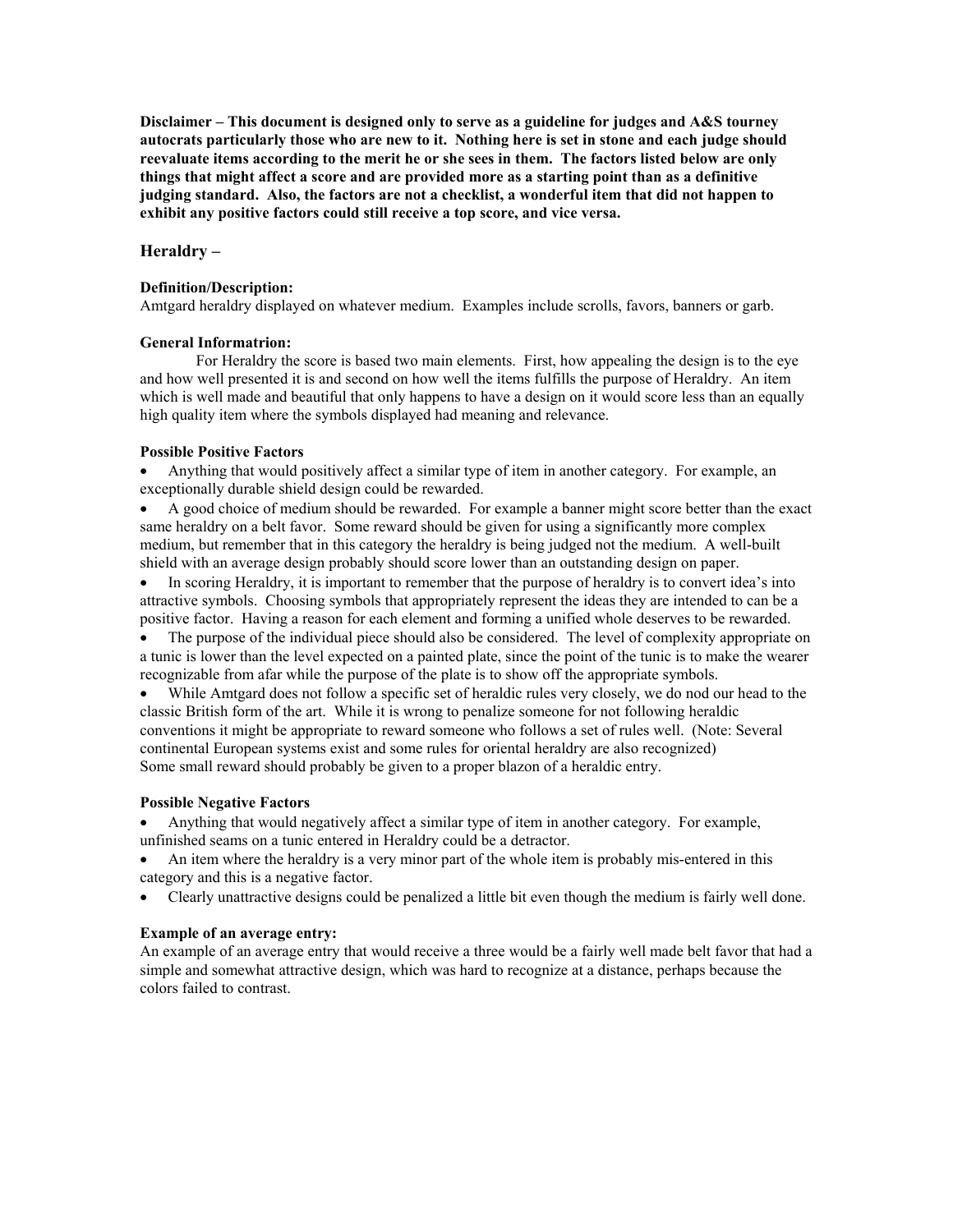## **Performance Instrumental –**

### **Definition/Description:**

Exactly what it sounds like. Any music that is not sung should be judged in this category. Duets and group performances are entered in this category as a joint entry, although some autocrats are willing to treat duets as two single entries since they require two people by nature. As always consult your autocrat with any questions.

### **General Information:**

 Instrumental music is judged on overall performance. Carrying the tune, playing with flow, and conveying emotion are all important elements. This is a category where even a three may be unattainable for a novice with effort.

### **Possible Positive Factors**

- Good choice of material, in terms of originality and making a good performance, will positively affect score, as will Amtgard Flavor.
- Music written by the entrant can be a positive factor if it is well done.
- Difficult performances and long, complex, or intricate tunes, should be a positive factor. Reward successful risk taking.

#### **Possible Negative Factors**

- Showing nervousness by stopping and starting, looking away, loosing your place or veering off tune should be a negative factor.
- If a song is not memorized, then fumbling with the music or failure to track while reading should be penalized.
- Failing to keep the interest of the audience should be penalized but other factors like people fighting in the background or similar interruptions should be understood and not heavily penalized.

#### **Example of an average entry:**

An example of an average entry that would deserve a three would be a rendition of a well known tune, where the music is somewhat engaging at there are few technical mistakes that would be recognizable by a novice.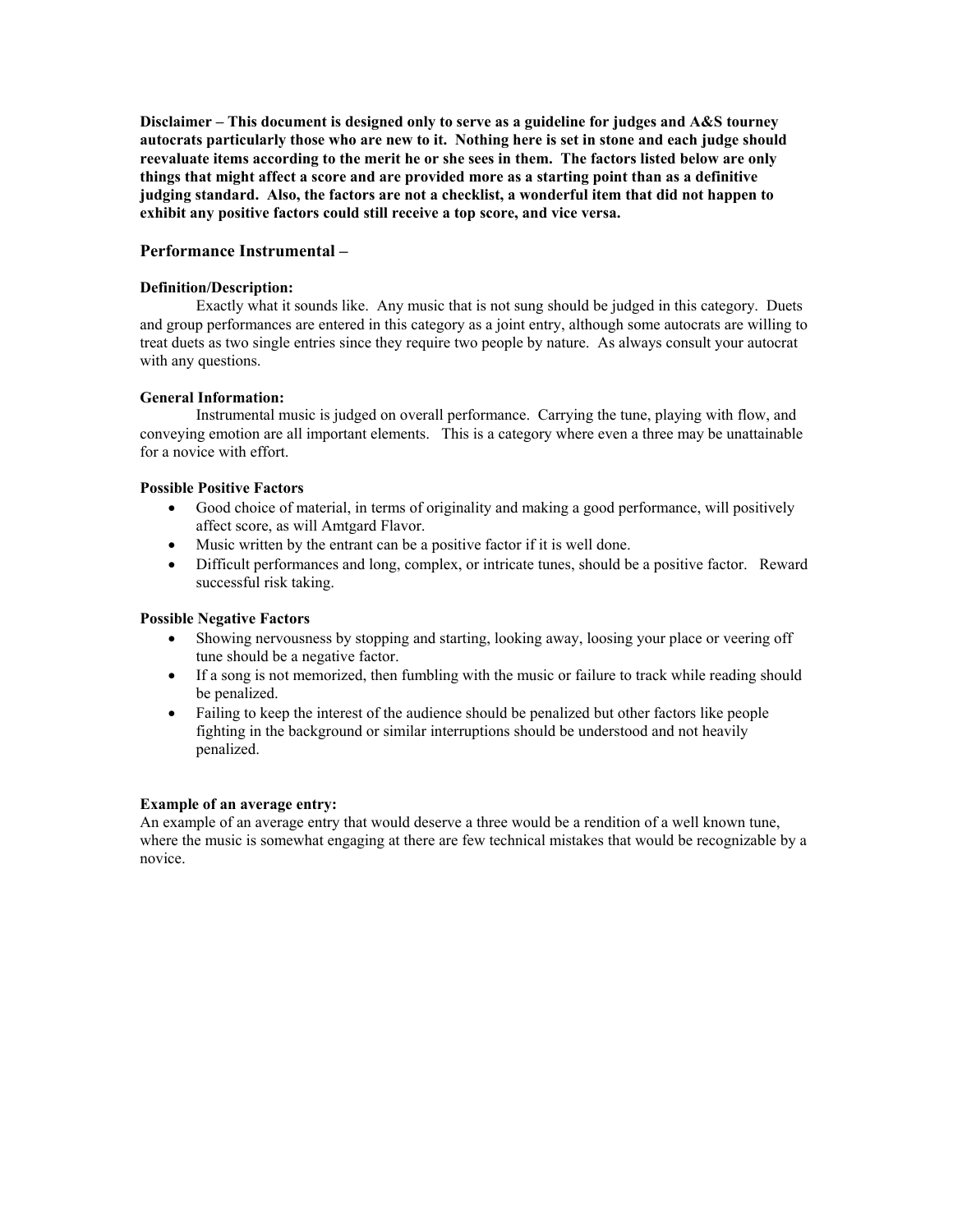# **Jewelry –**

### **Definition/Description:**

Bracelets, necklaces, rings and similar. Any and all jewelry is judged in this category. Chainmail style, beading work, and lost wax cast items are examples of types and techniques you might see.

### **General Information:**

Appearance and originality are the primary elements in scoring Jewelry. This category combines both artistic elements and construction techniques and should be judged in both areas.

## **Possible Positive Factors**

- Durable construction techniques and well chosen materials should be rewarded.
- More hand work is usually better. A Necklace with hand carved wooden beads would likely score better than an equally nice one with store bought beads.
- Difficult items should be rewarded as long as they work. For example a knight's chain with a Persian weave might score a little better than a European Box, as long as they both looked equally good.

### **Possible Negative Factors**

- Unfinished areas, like loose wires or cords or flashing from the casting process should be a negative factor.
- Poor quality materials can be a negative especially when they might affect durability. Note however that not all Amtgarders have the same financial resources and thus using nickel instead of Sterling, for example, should not be penalized.

## **Example of an average entry:**

An example of an average entry that would deserve a three would be a simple helix style knight's chain with two colors of metal that worked together well, but was otherwise unadorned and had no other special features.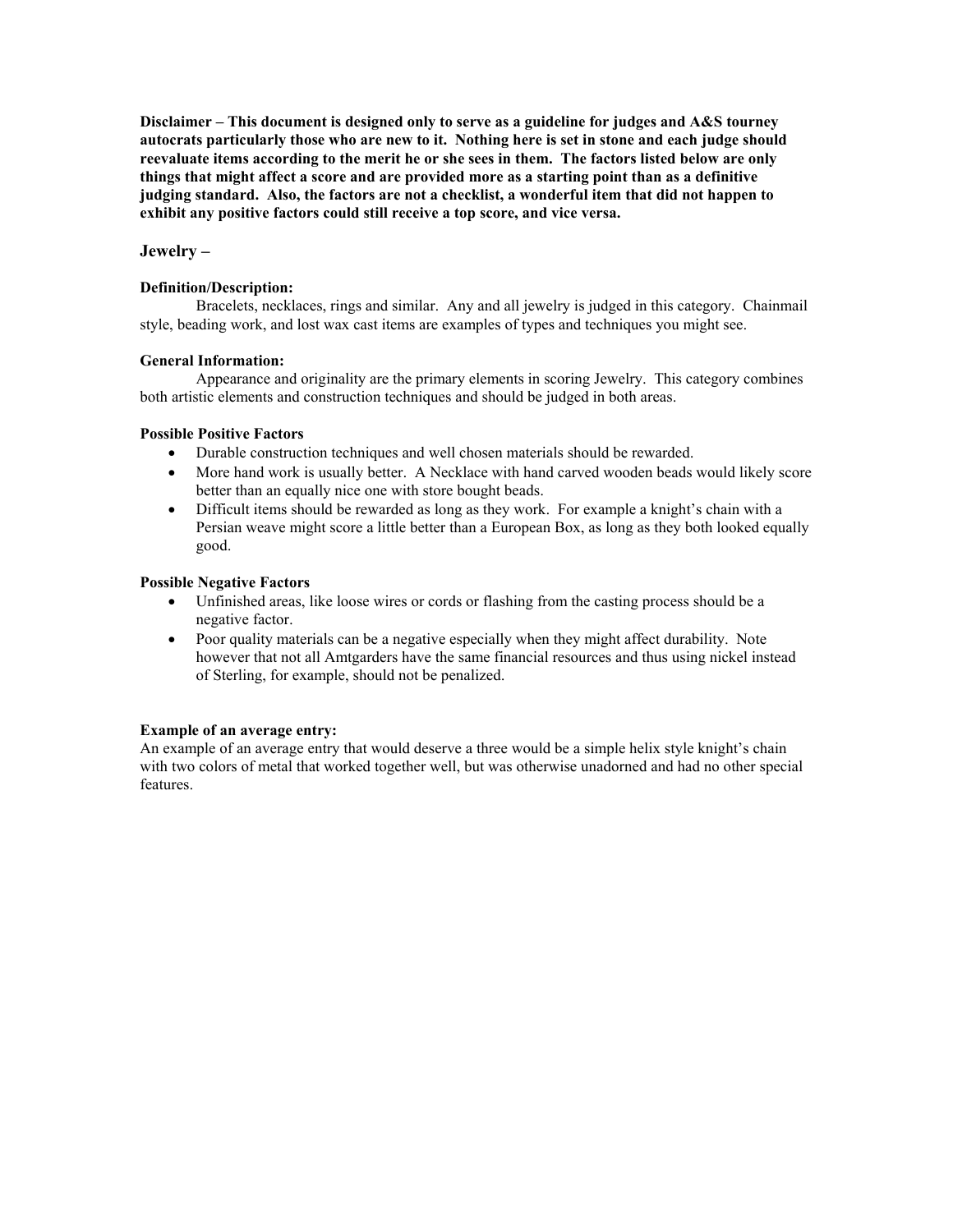## **Needlework –**

### **Definition/Description:**

Cross-stitch, crochet, tatting, lace, or other fine work with thread and needle. In general items made with sewing machines, looms, or other mechanical assistance should go in some other category. Please check with you Autocrat.

## **General Information:**

When judging this category you should look at the quality of workmanship and the artistic value. Both elements are important but keep in mind most needle work is not expected to see heavy abuse and thus does not need to be especially durable.

## **Possible Positive Factors**

- Well-chosen or original themes and materials should be rewarded as should Amtgard appropriateness.
- A pattern designed by the entrant can be rewarded. Embroidery and cross-stitch in particular have many beautiful store bought patterns available so personal work deserves credit.
- Difficult techniques and/or intricate designs should be rewarded as long as they work. Reward successful risk taking.
- The needlework itself should be primarily judged but a great item that is enhanced by the needlework can be somewhat of a positive factor. For example, a piece of hand made lace on a stunning dress should score a little better than the same lace loose.

## **Possible Negative Factors**

- Unfinished elements like loose threads; unplanned pouches of cloth; and the like should be negative factors.
- If your autocrat allows machine assisted work into this category is should be held to a significantly higher standard than hand done work.

### **Example of an average entry:**

An example of an average entry that would deserve a three would be a belt favor with a simple design composed of hand appliqué and embroidery, pretty and relatively well executed with the favor itself finished tidily.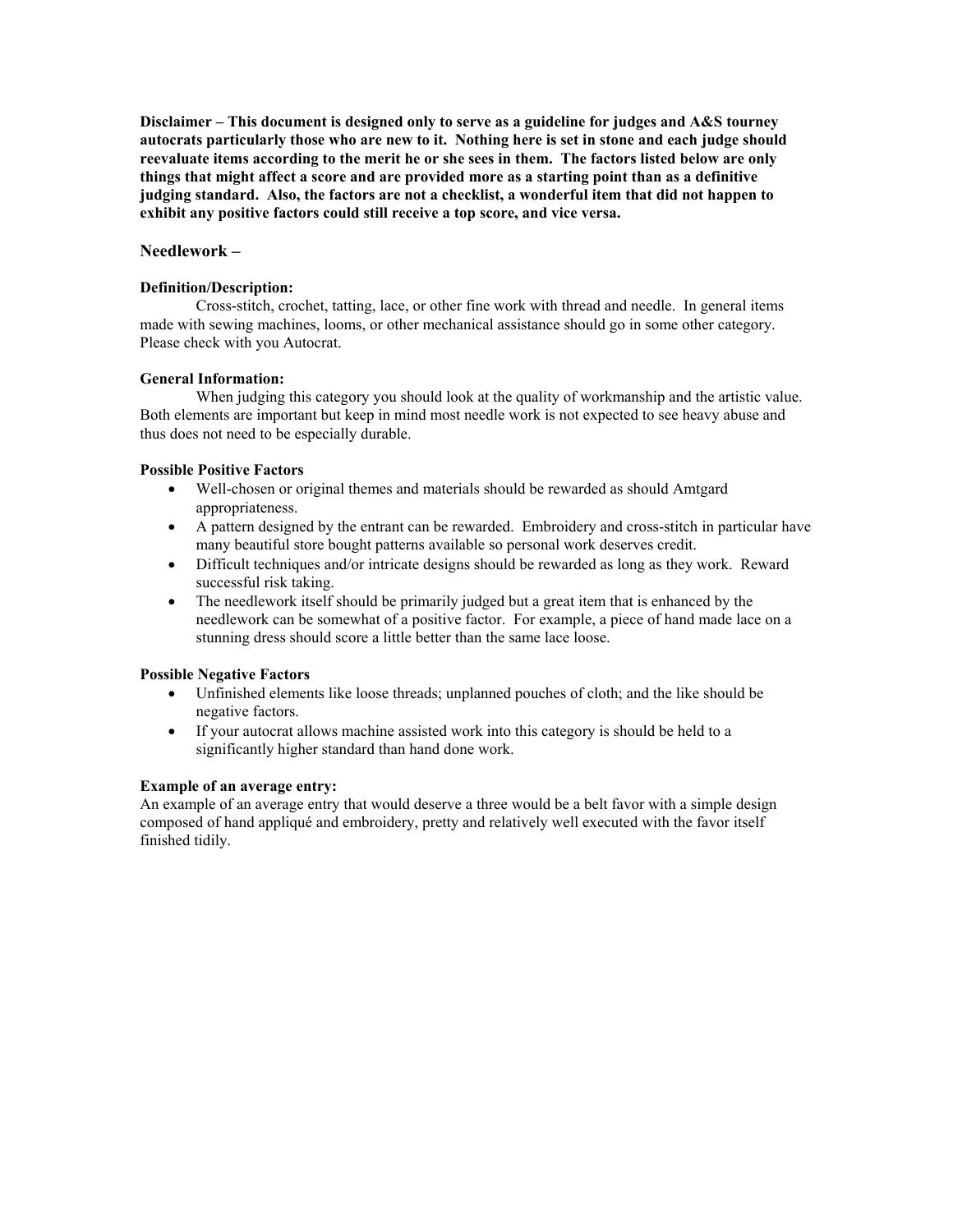#### **Passive Construction –**

#### **Definition/Description:**

Items created for use in the club whether on or off the field.

### **General Information:**

 Items created for use in the club to be judged primarily on quality of workmanship. This can include boxes, candles, spell-books, wands, staffs, and many other things. Items in this category can be differentiated from 2d and 3d art by the fact that they judged mostly on their usefulness and construction rather than on their artistic merits.

## **Possible Positive Factors**

- Original items or construction method should be rewarded, as should Amtgard Flavor.
- Decorative features like inlays, carvings or finishing may be rewarded but since it is a construction category the lack of the same should not be penalized.
- Difficult construction techniques or materials should be rewarded if they are well executed.

### **Possible Negative Factors**

- Unfinished or sloppily done elements should be penalized more heavily than the equal flaw in an arts category would be.
- Items that appear not to be durable should also be penalized.

## **Example of an average entry:**

An example of an average entry that would deserve a three would be a simple wooden box that fitted together well was finished with a simple outside and used store bought brass fittings.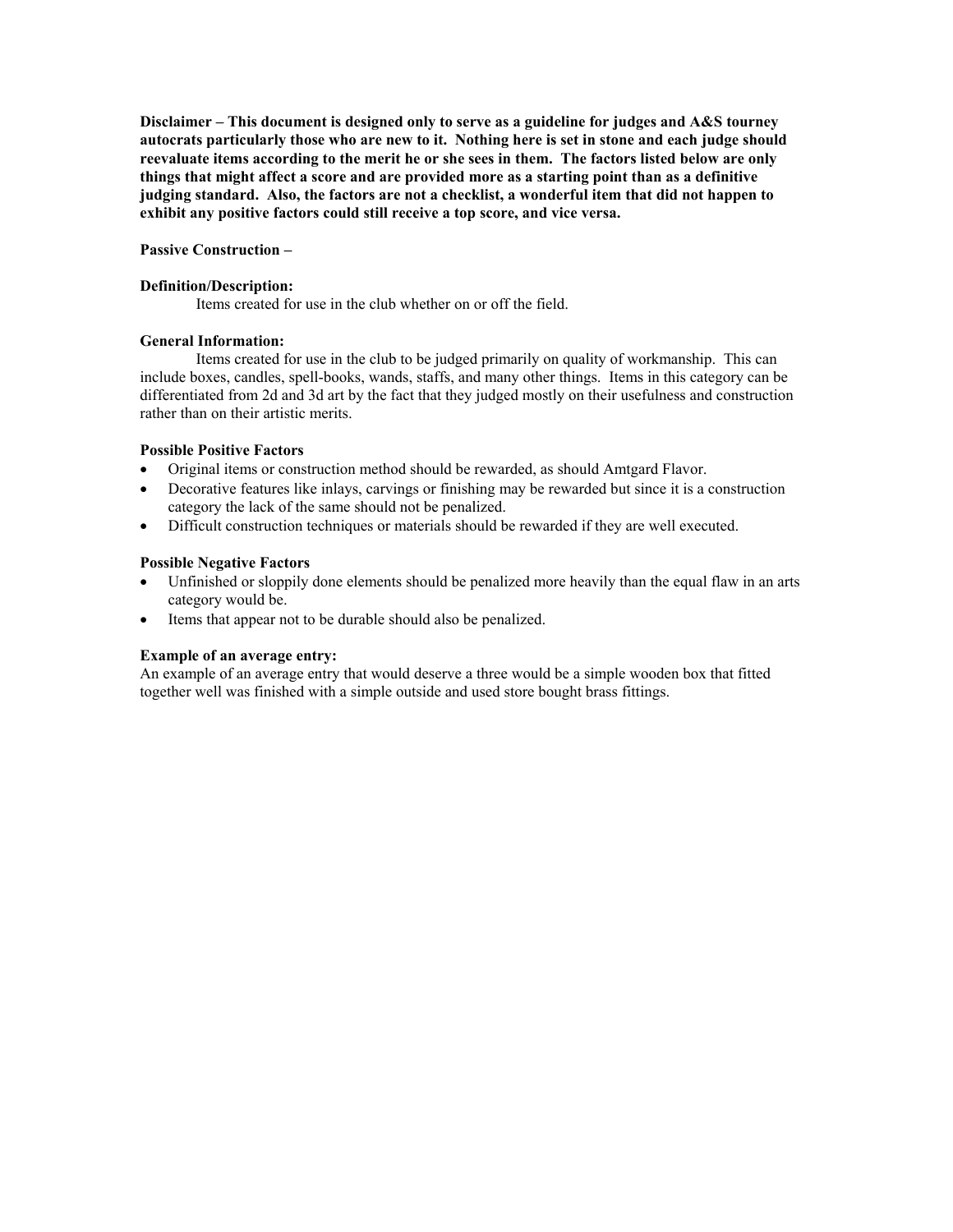# **Poetry –**

### **Definition/Description:**

This category can include any style of poetry, including free verse.

## **General Information:**

Poetry can be hard to judge since it is subjective in nature, and can be very personal. It is a form of art, and should be judged primarily on its artistic merit. This means that a piece might intend to be evocative or moving and it can be analyzed partially in that context. However, the valuation of a piece of poetry is largely dependent on what you bring to the table and subjective judging is a necessary part of the form.

### **Possible Positive Factors**

- Originality and/or Amtgard flavor in choice of a topic should be rewarded.
- Items that evoke a strong response (interest, emotion, humor) in the reader should be rewarded.
- Certain forms and conventions of poetry have strength and value of their own. Using a specific form such as Haiku or Sonnet well should be rewarded unless you see such a form as a crutch that props up an otherwise poor piece.
- Decorative presentation is appropriate for poetry and should be rewarded if it works.

#### **Possible Negative Factors**

- Defects in grammar, spelling, structure and style are small negative factors unless they impede communication; in which case they should be penalized more harshly. Note that in poetry such defects are frequently planned or come as part of the format and if such is the case they should not be negative factors in any way.
- Illegibility should similarly be a small negative unless it is severe enough to impede communication. Again planned illegibility could be part of the Art form and should be evaluated as such.
- Failure to keep below five pages can be dealt with in several ways. Some judges prefer to judge the whole item and the apply a small negative factor, some to judge only the first five pages, and some to just let it pass. Check with your autocrat to ensure consistency.

## **Example of an average entry:**

An example of an average entry that would deserve a three would be a series of 10 humorous limericks with an Amtgard theme, where a couple of the poems were humorous but most were not so much so because they stuck to fairly well known Amtgard jokes.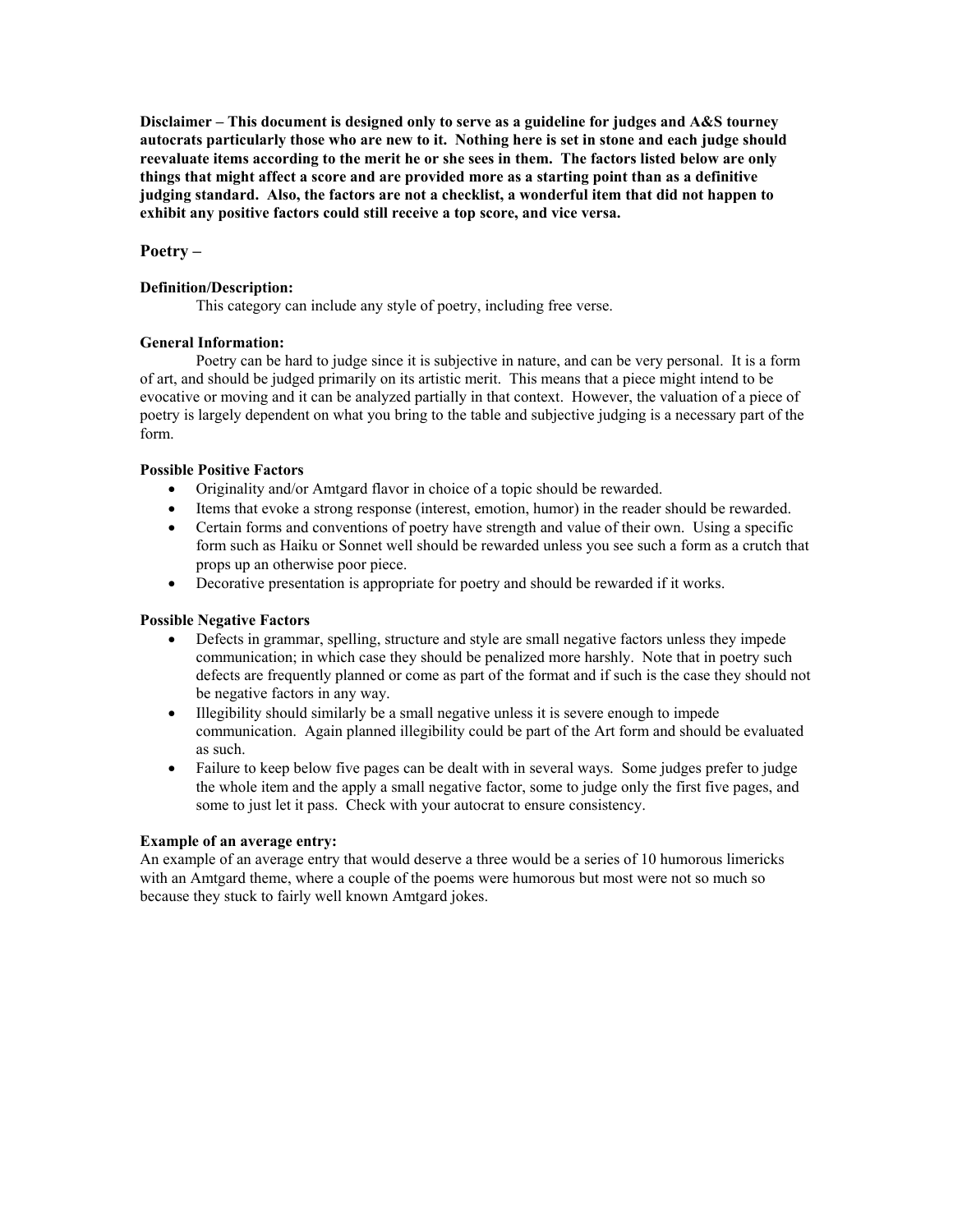# **Recitation –**

### **Definition/Description:**

Unless there is a movement category or an acting category, all performances that are not music fall under recitation. Recitation is usually poems or speeches, but active performances like juggling or gymnastics are also part of this category.

### **General Information:**

Recitation is about communicating a feeling or a story. The best performances are evocative, and well paced. Entrants should be judged on their handling of the audience, the effectiveness of their communication and the emotion they manage to convey. Non-spoken items should be evaluated on their entertainment value rather than communication in most cases.

### **Possible Positive Factors**

- Good choice of material, in terms of originality and making a good performance, will positively affect score, as will Amtgard Flavor.
- A recitation written by the entrant can be positively rewarded but it is sometimes harder to do as good a performance if the writing is less polished and the performance is what gets graded.
- Difficult performances, long complex poems, or joint entries where the interaction is obviously challenging can all be rewarded if they are done effectively. Reward successful risk taking.

## **Possible Negative Factors**

- Showing nervousness by stopping and starting, looking away, dropping an item or speaking very softly all can be negative factors.
- Failing to keep the interest of the audience should be penalized but other factors like people fighting in the background or similar interruptions should be understood and not heavily penalized.

#### **Example of an average entry:**

An example of an average entry that would deserve a three would be a recitation of Marc Antoino's speech at Caesar's grave from Shakespeare where the performer showed very little nervousness and only had to stop and restart once but communicated the emotion of the piece fairly well.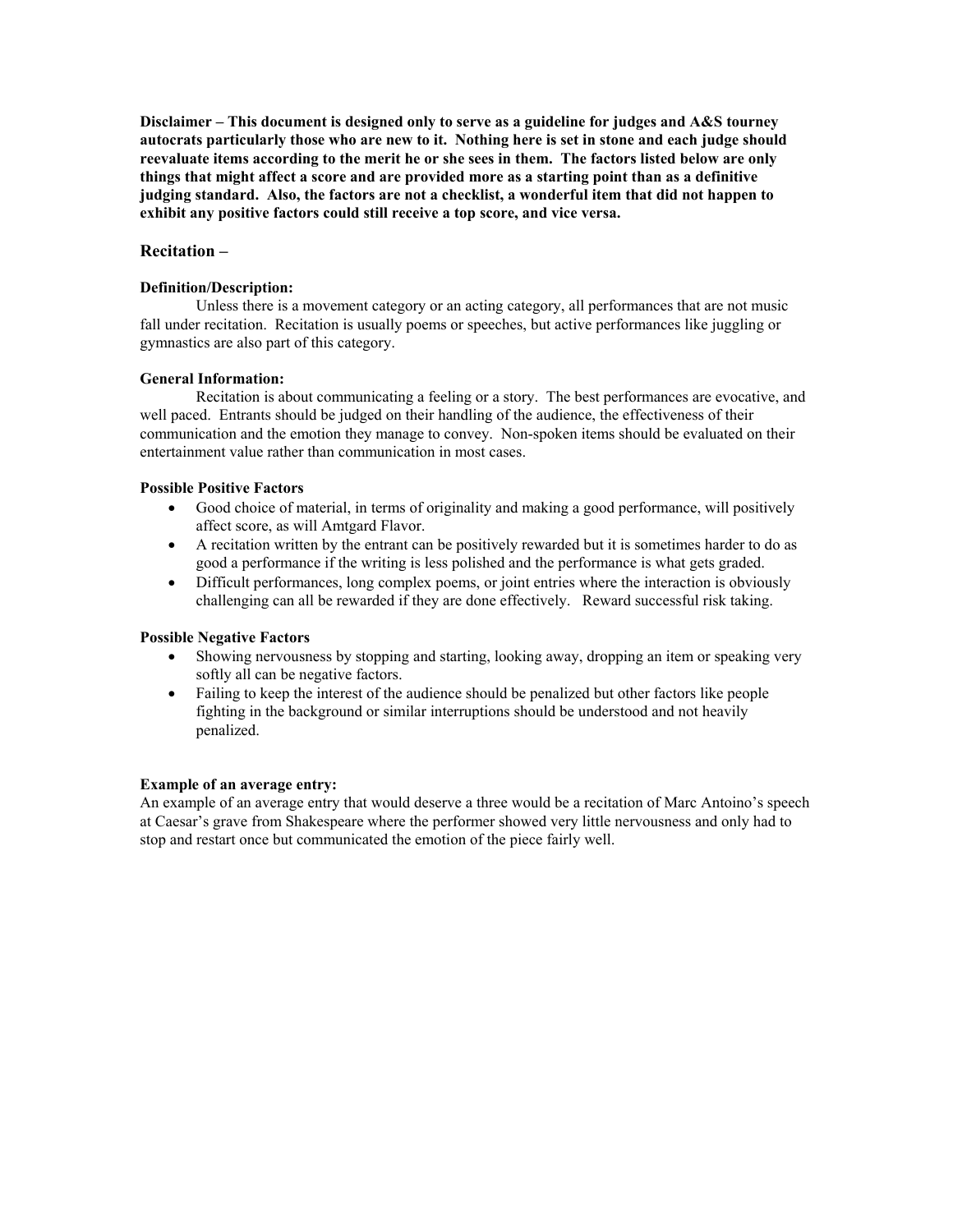#### **Shield Construction –**

#### **Definition/Description:**

Any Amtgard Legal Shield intended for field use. Non-Amtgard shields should be entered in one of the art or construction categories.

### **General Informatrion:**

This category is much the same as weapon construction. It is for any amtgard legal shield. Shields are judged on safety, durability, attractiveness, and originality. Note that illegal shields should never be allowed in an A&S tournament in the first place and therefore judging shouldn't take that into account. If a judge believes a shield is illegal, they should appeal to the Autocrat to not allow that weapon into the category. Shields can and should be checked for how safe they are (as long as they are legal).

### **Possible Positive Factors**

- Original construction Techniques or materials will add to the entry.
- Shape of Shield adding to the overall ascetic appearance of the item.
- Decorative Shield Cover will add to the scoring of the item.

### **Possible Negative Factors**

- Exceptionally heavy or unwieldy shields will have points taken off.
- Sparsely padded (but still legal shields) should be penalized.
- Shield Covers that are thin and prone to rip easily or able to see the foam through them should be penalized unless it is obvious that it is part of the design concept.

#### **Example of an average entry:**

An average entry would be a punch shield made with a Frisbee, leather pop-riveted for the handle, pipe insulation on the edges, couch foam on the front, and a basic cloth cover with no decoration.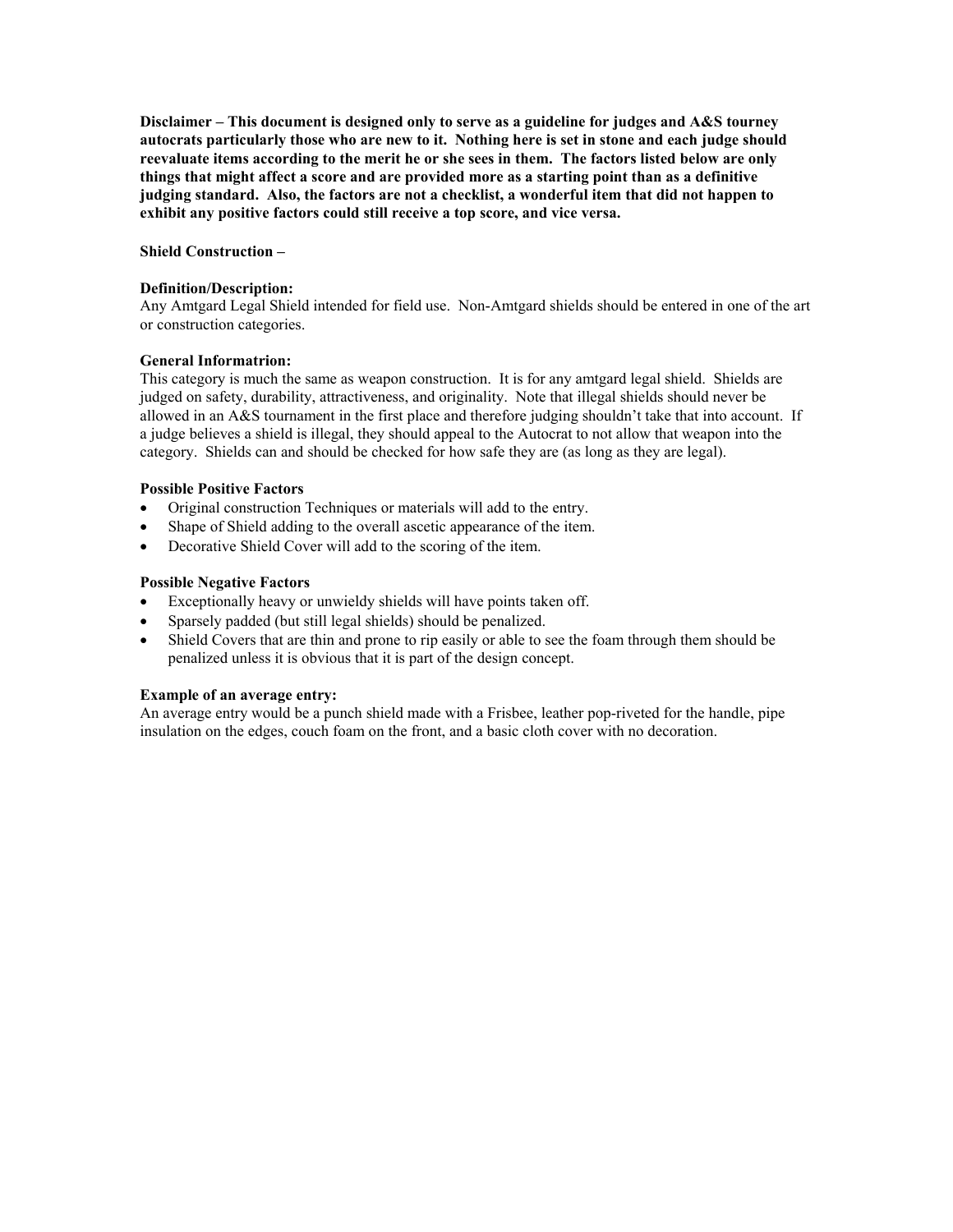### **Performance Singing –**

#### **Definition/Description:**

Exactly what it sounds like. Any music that is sung should be judged in this category. Duets and group performances are entered in this category as a joint entry, although some autocrats are willing to treat duets as two single entries since they require two people by nature. As always consult your autocrat with any questions.

#### **General Information:**

 Singing is judged on overall performance. Carrying the tune, making sure the words are comprehensible (if appropriate), and conveying emotion are all important elements. A three should be achievable by anyone who can carry a tune who works hard. Remember the average level for a good musician is still a very hard level for a non-musician to attain.

#### **Possible Positive Factors**

- Good choice of material, in terms of originality and making a good performance, will positively affect score, as will Amtgard Flavor.
- A song written by the entrant can be a positive factor if it is well done. This is particularly true if they wrote the music as well as the words. Simply rewording an existing tune is less challenging and needs to be better executed to be rewarded.
- Difficult performances, long or complex songs, or intricate tunes should be a positive factor. Reward successful risk taking.

#### **Possible Negative Factors**

- Showing nervousness by stopping and starting, looking away, voice cracking or singing very softly all can be negative factors.
- If a song is not memorized, then fumbling with the music or failure to track while reading should be penalized.
- Failing to keep the interest of the audience should be penalized but other factors like people fighting in the background or similar interruptions should be understood and not heavily penalized.

#### **Example of an average entry:**

An example of an average entry that would deserve a three would be a rendition of a popular folk song handled with emotion relatively engaging to the audience, with few or no errors that would be recognizable by a novice.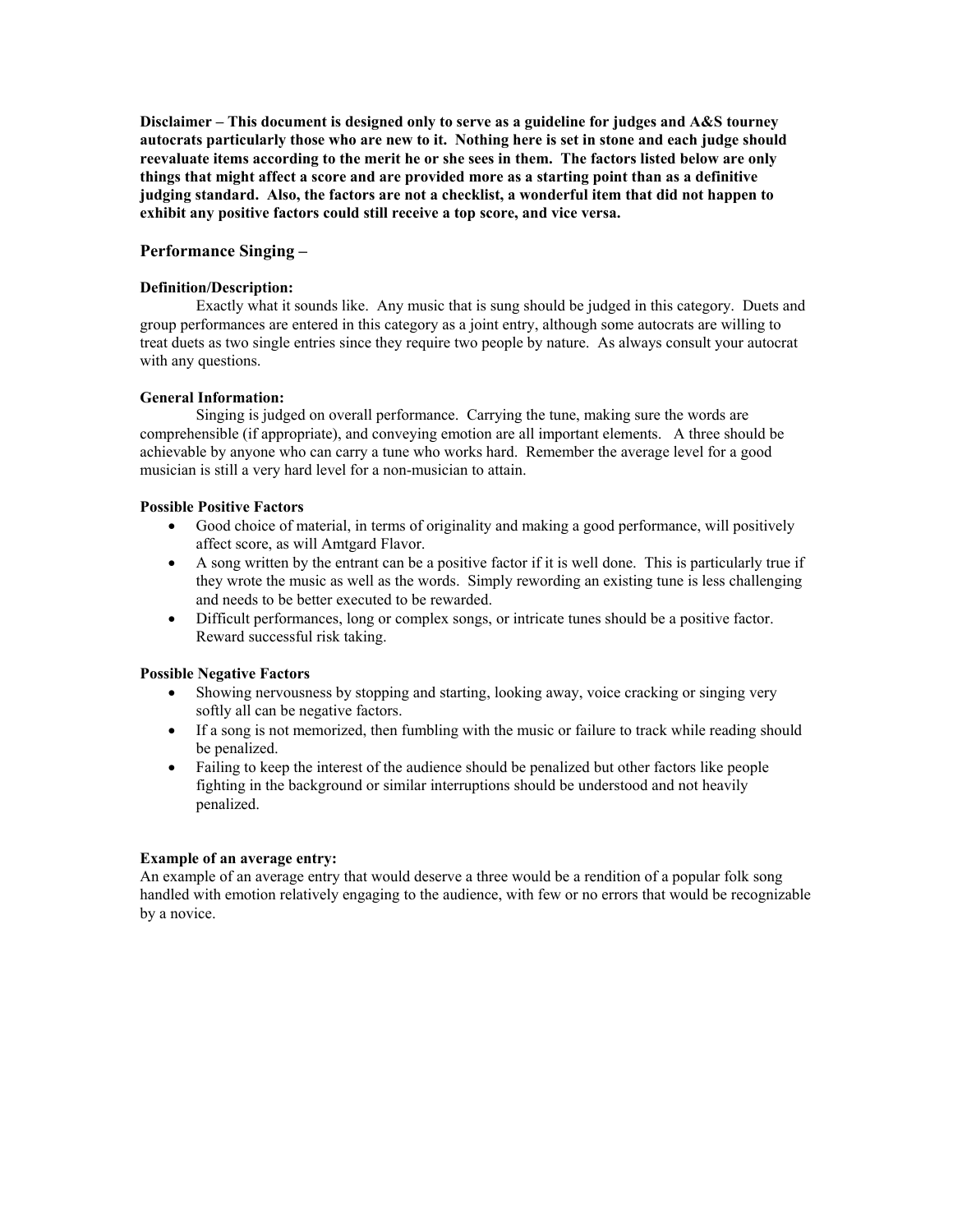**The Rose –** 

#### **Definition/Description:**

Any entry whose principle function is to benefit the club. Examples include Awards blanks, newsletters, flyers, and websites.

### **General Informatrion:**

This category is a little different to judge since it often compares entries that would otherwise be in different categories. It is important that the judge remember that while direct comparisons between entries is discouraged that the playing field should be level even among items that would normally be in different categories. The Rose entries are scored in two ways and both elements affect their overall score. First, they like every entry, are scored on how beautiful, well-made, and original they are. For this part of The Rose items are scored pretty much just like they would be in other categories. The other element of scoring under The Rose is that of appropriateness. An item entered in the rose should be designed to serve the club. An item that creatively fills a real need of the club, should score significantly better than an item of similar quality otherwise that only serves the club in a marginal way.

### **Possible Positive Factors**

1. Anything that would add to a similar type of item in another category. For example, quality of construction could be a positive factor.

- 2. Filling a real need could be a positive factor.
- 3. Originality in filling a need not already addressed could be a larger positive factor.

#### **Possible Negative Factors**

1. Anything that would add to a similar type of item in another category. For example, unfinished seams on Newbie tunics to be donated to the club could be a detractor.

2. An item that does not provide a service or benefit to either Amtgard or the chapter(ie. shire, duchy...). One example of an incorrectly placed entry would be a personal tabard entered into The Rose category with the stated purpose of making the game look better.

### **Example of an average entry:**

An example of an average entry that would deserve a three would be an Amtgard flyer that presented some information in a readable way but was only black and white and use generic fantasy clip-art with only short term or marginal Amtgard relevance.